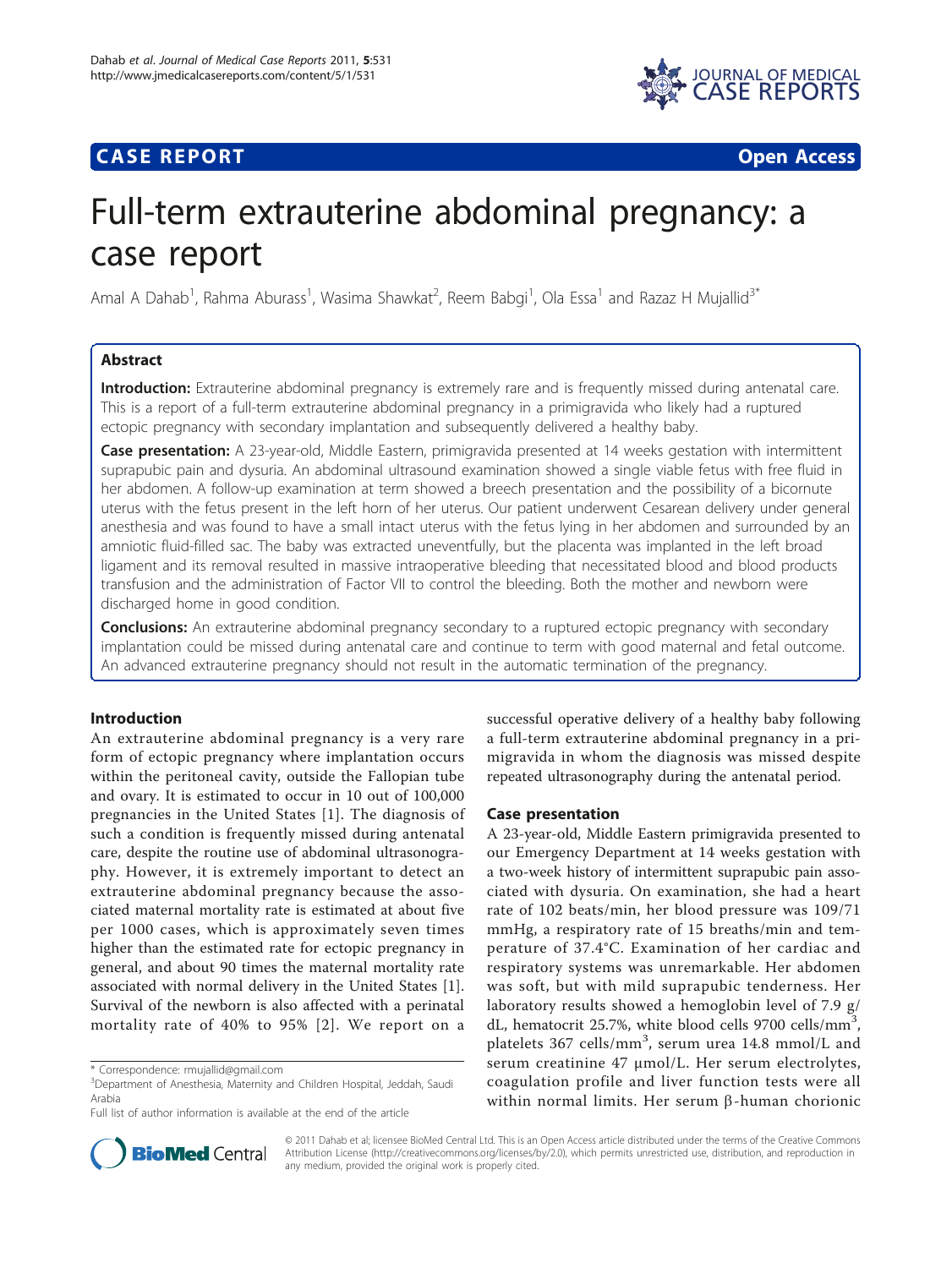gonadotropin level was 75,542 IU. A bedside urine analysis showed pus cells and a urine culture subsequently grew Streptococcus agalactiae, which was sensitive to penicillin and amoxicillin. An ultrasound examination in our Emergency Room showed a single viable fetus with a crown-rump length corresponding to 13 weeks and five days gestation, the anterior placenta and a normal amount of liquor. A significant amount of localized fluid in the left side of her abdomen was also noted and was thought to be either ascites or blood. Our patient received intravenous amoxicillin/clavulanic acid (1 g) and 500 mL of normal saline; her pain subsided, and she was admitted to the ward for follow-up and further investigation. Iron deficiency anemia was diagnosed based on a negative sickle cell test, normal hemoglobin electrophoresis, a serum iron level of 32 μg/dL, serum ferritin of 89.7 μg/dL and a total iron binding capacity of 117 μg/dL. Our patient was placed on iron supplements. Four days later, repeat abdominal ultrasound examination suggested the presence of a bicornute uterus with the fetus in the left horn, and free fluid was noted in her pelvis (Figure 1). Her liver, spleen, kidneys and urinary bladder appeared normal. A speculum examination indicated the presence of a single cervix. An abdominal fluid tap was offered to our patient but she declined and she was discharged home on iron supplements and requested to attend outpatient follow-up. At 20 weeks gestation, our patient's hemoglobin was 9.5 g/dL and a follow-up abdominal ultrasound examination performed by a more experienced radiologist showed similar findings to the previous examination with a vertical pocket of amniotic fluid that measured 4.2 cm (Figures 2 and 3). At 40 weeks gestation, a follow-up ultrasound examination showed breech presentation with a highly vascular placenta. An external cephalic version was offered to our patient but she declined. She



was admitted to the hospital for an elective Cesarean delivery. She opted for general anesthesia which was induced with propofol and suxamethonium chloride, and was maintained with sevoflurane and an oxygen/air mixture. A Pfannenstiel incision was made and her uterus was found to be intact and small on entering her abdomen. The fetus was found in her abdomen surrounded by an amniotic membrane filled with liquor. The amniotic membrane was dissected and incised and the fetus was extracted (see Additional file [1:](#page-3-0) Movie 1 showing delivery of the baby). The fetal Apgar scores were 6 and 10 at one and five minutes, respectively. The placenta was attached to the posterior aspect of the left broad ligament. During its removal, massive bleeding from the placental bed occurred and our patient became hypotensive. She was aggressively resuscitated with a total of 4000 mL of Ringer's lactate, 7 units of packed red blood cells, 4 units of fresh frozen plasma, 10 units of cryoprecipitate and 2 units of platelets. She continued to bleed and was administered 90 units/kg of



Figure 1 Ultrasonography picture at 14 weeks gestation showing a single fetus, corresponding to date in size, and the possibility of a bicornute uterus.



Figure 3 Ultrasonography picture at 23 weeks showing fetus, amniotic fluid and normal fetal morphology.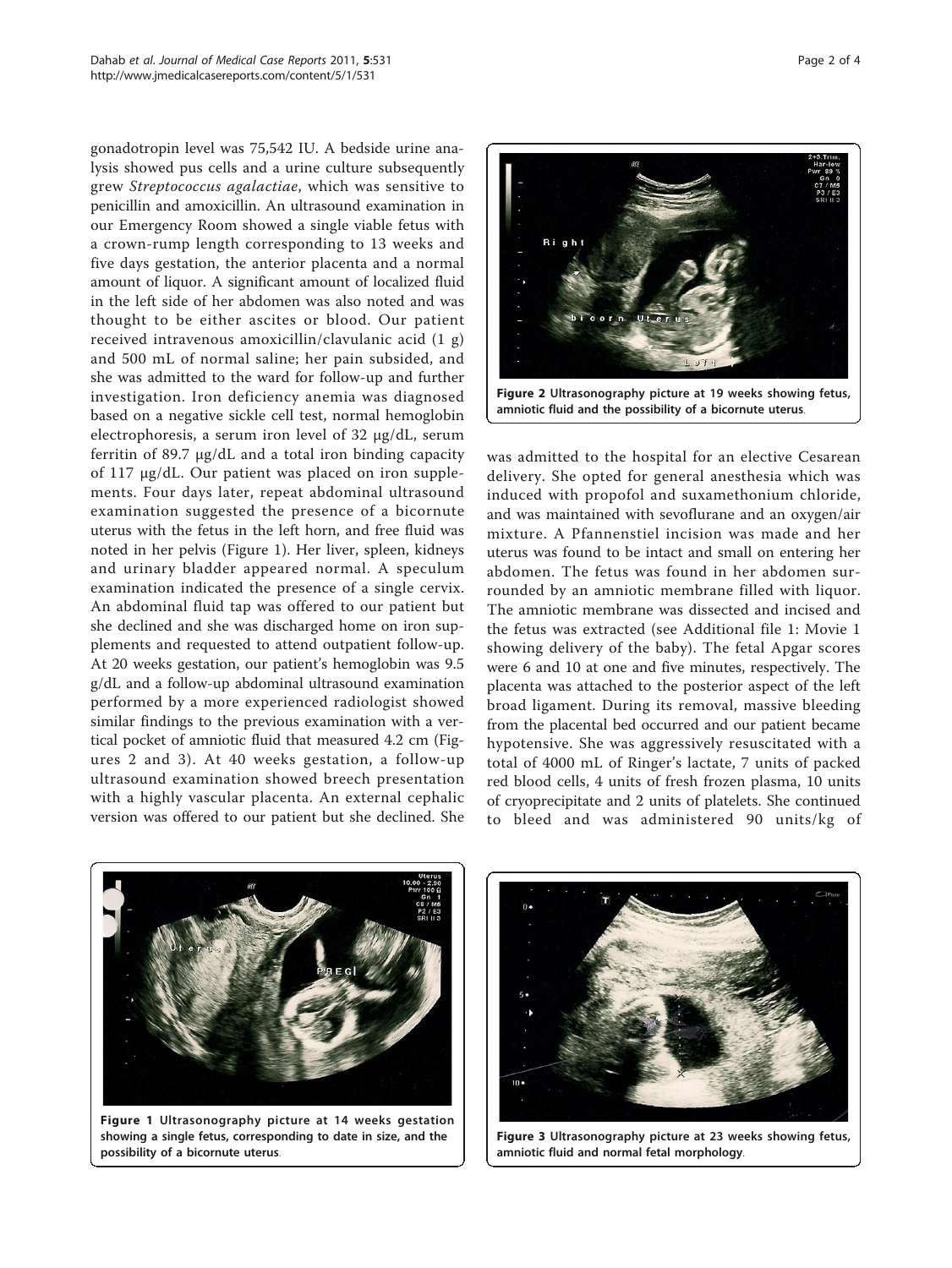intravenous Factor VII, which controlled her bleeding. Her left ovary and tube were found to be distorted while the right ones were normal. A hemostatic suture was applied on the distorted tube which was left, together with the ovary, in situ. An abdominal drain was inserted and our patient was extubated on the table and transferred to our Intensive Care Unit for monitoring. She was discharged to the ward on the following day and went home with her newborn 10 days after surgery.

# **Discussion**

Extrauterine abdominal pregnancy beyond 20 weeks gestation and with a viable fetus is a rare condition, with an estimated prevalence of one out of 8099 hospital deliveries [[3\]](#page-3-0), and is classified into two types. Primary abdominal pregnancy refers to pregnancy where implantation of the fertilized ovum occurs directly in the abdominal cavity. In such cases, the Fallopian tubes and ovaries are intact. There were only 24 cases of primary abdominal pregnancy reported up to 2007 [[4\]](#page-3-0). In contrast, secondary abdominal pregnancy accounts for most cases of advanced extrauterine pregnancy. It occurs following an extrauterine tubal pregnancy that ruptures and gets re-implanted within the abdomen [\[5\]](#page-3-0). Under these circumstances, there is evidence of tubal or ovarian damage.

In this report, the intermittent suprapubic pain that our patient experienced early in her pregnancy, the free fluid seen on ultrasound examination, and the intraoperative findings of a severely distorted left Fallopian tube and ovary are highly suggestive of a tubal pregnancy that ruptured and resulted in secondary implantation in the broad ligament. Accordingly, this was most likely a case of secondary abdominal pregnancy. The diagnosis was unfortunately missed during antenatal care, and the ultrasound examination findings were repeatedly misinterpreted as an intrauterine pregnancy in a bicornute uterus. A recent report of 163 cases of extrauterine abdominal pregnancy demonstrated that the diagnosis of this condition is frequently missed, with only about 45% of cases diagnosed during the antenatal period [[3\]](#page-3-0). The fact that our patient's low hemoglobin was explained by the presence of iron deficiency, her suprapubic pain was attributed to a urinary tract infection and that the free fluid in her abdomen was thought to be ascites collectively contributed to the failure to consider the possibility of an extrauterine pregnancy. Had this been discovered at an earlier stage, our patient could have been admitted to hospital for closer monitoring and her operative delivery would have been performed at an earlier gestational age.

It is interesting to note that patients with an extrauterine abdominal pregnancy typically have persistent abdominal and/or gastrointestinal symptoms during

their pregnancy [[5\]](#page-3-0). Our patient, however, did not have any symptoms during her pregnancy other than the intermittent suprapubic pain that she experienced at the end of her first trimester.

Extrauterine abdominal pregnancy is typically suspected when the baby's parts are easily felt on clinical examination or when the baby's lie is abnormal [[6\]](#page-3-0). In our current patient, the baby was always in the breech position and the abdominal examination was always reported as being unremarkable. This could be attributed, at least in part, to the fact that our patient was examined by different physicians during her antenatal visits and the attending physician only reviewed her records. The amniotic fluid around the baby could have also contributed to the difficulty in feeling the baby's parts on abdominal examination. Ultrasonography, however, remains the main method for the diagnosis of extrauterine pregnancy. It usually shows no uterine wall surrounding the fetus, fetal parts that are very close to the abdominal wall, abnormal lie and/or no amniotic fluid between the placenta and the fetus [\[6](#page-3-0)]. Interestingly, amniotic fluid was detected in all ultrasound examinations in this patient but it was technically difficult to estimate its amount. The impression that the patient had a bicornute uterus was likely due to the fact that the fetus was lying behind the uterus and the empty uterine cavity was mistaken for the empty horn. Magnetic resonance imaging and serum  $\alpha$ -fetoprotein have been used to diagnose abdominal pregnancy [[4,7](#page-3-0)], however, there was no justification to perform these tests in this patient as the diagnosis was not suspected.

About 21% of babies born after an extrauterine abdominal pregnancy have birth defects, presumably due to compression of the fetus in the absence of the amniotic fluid buffer. Typical deformities include limb defects, facial and cranial asymmetry, joint abnormalities and central nervous malformation [[8\]](#page-3-0). In this case, the baby was protected by the surrounding amniotic fluid and sac which could explain the absence of deformities in the baby.

The massive bleeding that occurred when the placenta was removed was due to the adherence of the placenta to the broad ligament which, unlike the uterus, does not contract. It has been reported that, unless the placenta can be easily tied off or removed, it may be preferable to leave it in place and allow for its natural regression [[5](#page-3-0),[6](#page-3-0)]. However, leaving the placenta in situ has been associated with increased postoperative morbidity and mortality [[9\]](#page-3-0) and is thus not advisable. There have been many reports of advanced extrauterine pregnancy that ended with a viable fetus and a healthy mother [[3\]](#page-3-0). Since the diagnosis is frequently missed preoperatively [[3](#page-3-0)] and adverse fetal and maternal outcome does not necessarily occur in association with the continuation of